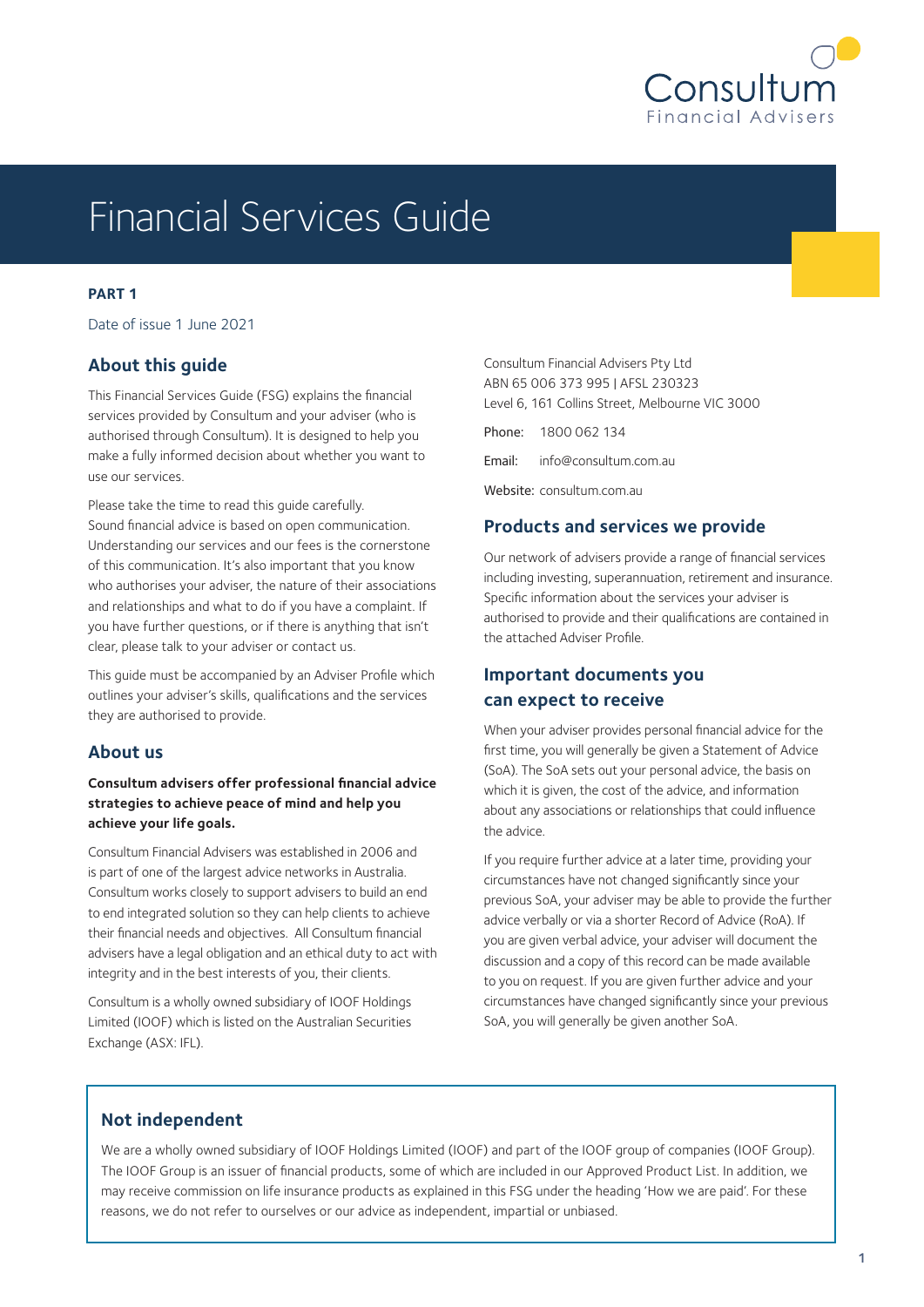To help you make an informed decision about a financial product, you will generally be given a Product Disclosure Statement (PDS) which outlines the product features and costs in detail. In certain circumstances, there is no requirement to provide a PDS (including, for example, where you already have one).

If you ask your adviser to undertake a transaction without receiving advice from that adviser, you may be given a letter confirming your instructions and disclosing any costs payable by you in relation to that transaction.

## **Our Approved Products List**

Only products and services that have been examined by IOOF's experienced research team are placed on our Approved Products List (APL). Products and services on the APL include those offered, managed or administered by our related companies, including Australian Executor Trustees Limited, IOOF Investment Management Limited, IOOF Investment Services Limited, IOOF Limited and Managed Portfolio Services Limited. Our related companies also include:

- OnePath Funds Management Limited, OnePath Custodians Pty Limited and Oasis Funds Management Limited which IOOF purchased from ANZ Banking Group Limited in 2020. As part of the acquisition, our APL includes certain ANZ banking products and insurance products issued by OnePath Life Limited where those products continue to be suitable for our clients' needs and providing they comply with our legal obligations. OnePath Life Limited is part of the Zurich Financial Services group and is not part of the IOOF group.
- MLC Investment Limited, JANA Investment Advisers Pty Ltd, NULIS Nominees (Australia) Limited, Navigator Australia Limited, Antares Capital Partners Ltd, Fairview Equity Partners Pty Ltd, Intermede Investment Partners Limited, MLC Asset Management Services Limited and Presima Inc which IOOF acquired as part of the purchase of MLC Wealth Limited from National Australia Bank Limited (NAB) in 2021. As part of the acquisition, our APL includes certain products issued by NAB or its related entities and insurance products issued by MLC Limited, provided those products are suitable for our clients' needs and providing they comply with our legal obligations. MLC Limited is part of the Nippon Life Insurance group and is not part of the IOOF group.

Our related companies will receive fees and benefits as disclosed in the relevant disclosure document if you purchase the product or use the service.

Your adviser will first source from the APL before providing any recommendations. This means any product or service your adviser recommends has been thoroughly researched. They will only recommend a product or service after considering its appropriateness in relation to your individual objectives, financial situation, needs and best interests. Where your strategy requires products and services other than those on the APL to act in your best interests, the research team will be consulted and we will seek to find an alternative solution.

# **Important relationships and other benefits**

In addition to the related companies listed above (under the heading 'Our Approved Products List') you should also be aware of the following relationships and benefits that we may receive. Any payments noted below are not an additional cost to you and will only be made to the extent permitted by law. Any other arrangements you need to be aware of will be set out in the Adviser Profile attached to this document. Arrangements that are relevant to the advice being provided to you will also be disclosed in your written advice.

## Product and service provider benefits

Consultum may receive sponsorship payments from product and service providers to fund technical and professional development training for our advisers. Our practice owners or advisers may also apply for and may qualify to receive commercial terms on a range of banking products and services such as interest rates and limited recourse terms.

#### Distribution fees

Related companies of Consultum may receive fees for acting as the distributor of financial products which your adviser may recommend. Any fee is paid by the product issuer or administrator of the product out of its own funds. Neither your adviser nor Consultum receive any of these fees.

#### Advisory fees

Product providers may pay advisory fees to Consultum or an investment management entity associated with Consultum. This fee is for the provision of portfolio management advisory services where Consultum model portfolios are utilised via managed accounts or separately managed accounts. In the event of this occurring, the fee is calculated as a percentage, likely to be up to 0.15% of the managed account or separately managed account portfolio balance. Your adviser will not receive any of this fee.

#### Adviser recognition program

Your adviser is eligible to participate in our adviser recognition program. Participation entitles the adviser to qualify for certain awards such as free or subsidised attendance at the Consultum annual conference (valued up to \$5,500 per adviser), as well as business coaching, marketing and advertising support, up to a maximum value of \$3,300. The awards are based on the adviser's total revenue, the increase in their revenue over the course of a year and their adherence to our professional standards and practice development.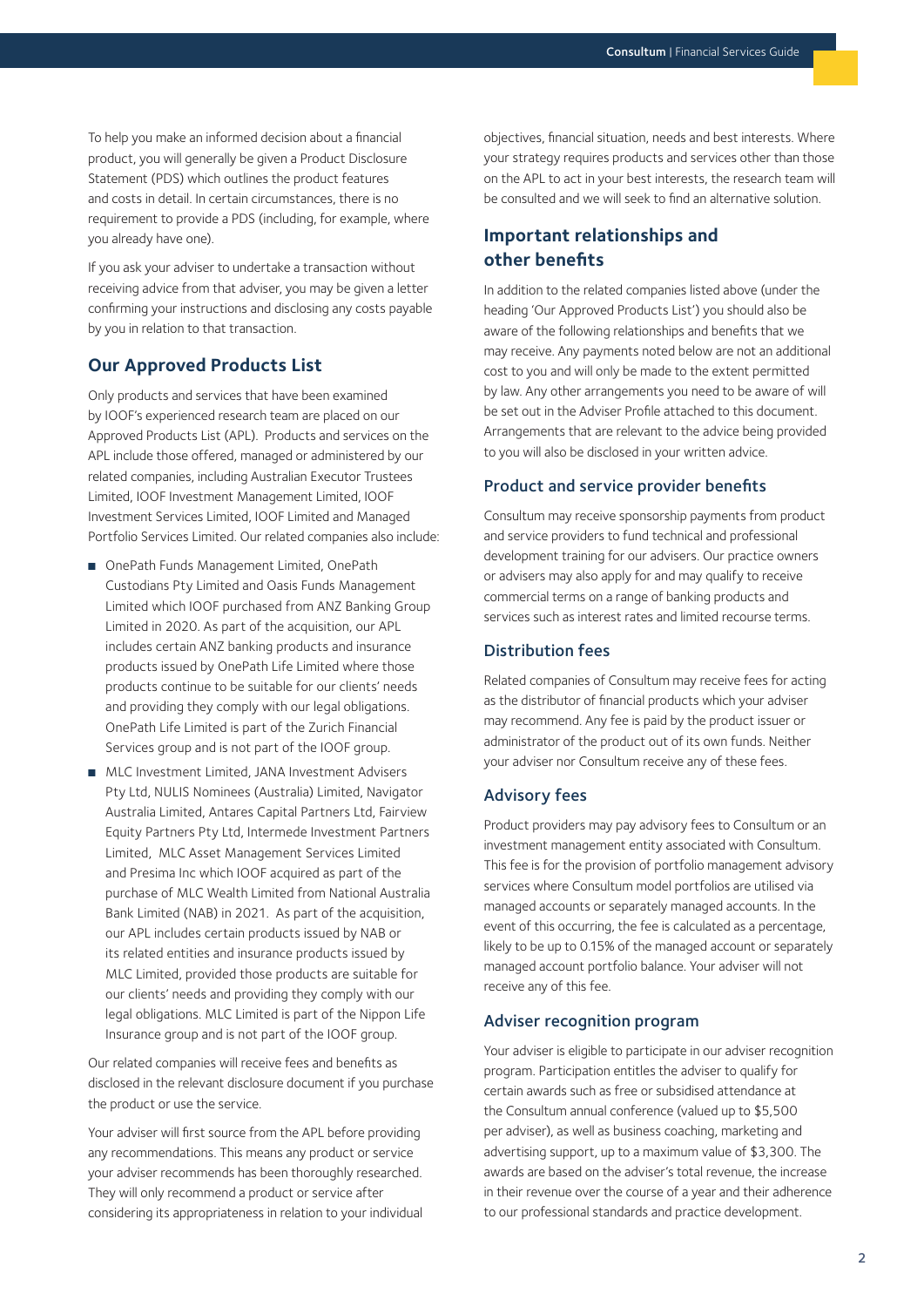#### Referral partners

Your adviser may have referral relationships with third parties. These third parties may include accountants, mortgage brokers, general insurance brokers, solicitors, real estate agents and other third parties who specialise in a specific field.

If you are referred to your adviser by one of these third parties, that third party may receive a referral fee, commission or non-monetary benefit. These referral fees can vary and may be up to 40% of revenue received by your adviser's practice or an equivalent or lesser value non-monetary benefit. Advisers can change their referral relationships over time and, as such, the referral fee ranges may also vary over time. Where you are referred to a third party (including to other financial advisers) by your adviser, your adviser does not receive any payment for that referral. We also do not approve or endorse their advice. You must assess the merits of their advice in the light of your own circumstances and objectives.

### Associated businesses

Your adviser may have associations with other related businesses, such as an accountancy firm.

#### Other payments

We keep a full register of any benefits received by advisers of between \$100 to \$300. By law, your adviser is not permitted to receive benefits in excess of \$300 per year from a product issuer. In addition, Consultum keeps a register of any other non-monetary benefits your adviser may receive in relation to education, training, technology support or software that is relevant to the provision of financial advice. If you would like a copy of either register, please ask your adviser and one will be made available to you.

#### **How we are paid**

We receive remuneration from:

- Advice and service fees paid by you (fee for service)
- Commissions from insurance providers
- Other payments and benefits as outlined above under the heading 'Important relationships and other benefits'

As the licensee, Consultum collects all fees and commissions which are paid on to your adviser's practice. The Adviser Profile explains how your adviser is paid. Consultum receives a licensee fee from your adviser's practice of up to \$165,000 per annum, which is in part based on remuneration paid to your adviser's practice.

#### Advice and service fees paid by you

Before providing personal advice, your adviser will agree the fees and payment options with you. These fees will be based on your individual circumstances, the complexity of

your situation and the time it takes to prepare your personal financial advice. Fees and commissions that are relevant to the advice being provided will also be disclosed in the written advice provided to you.

The types of fees you may be asked to pay can include:

- Statement of Advice (SoA) fee a fee to gather information, analyse your situation and prepare your SoA.
- Implementation fee a fee to implement the recommendations contained in your SoA.
- **Review service fee**  $-$  a fee for the provision of review services if you enter into a service agreement with your adviser.

Your adviser may also charge other fees for the ad hoc provision of advice or services, including if you instruct your adviser to complete a transaction on your behalf such as buying or selling specific financial products.

#### Commissions from insurance providers

Insurance providers may pay us commissions if your adviser recommends insurance products to you. Commissions are based on a percentage of your insurance premium. On all commission arrangements where the commission in the first year is greater than that payable in later years, the maximum upfront (year 1) commission is 66% and the maximum ongoing (years 2+) commission is 22% (inclusive of GST). Where upfront and ongoing commissions are the same, there is no legislated maximum however product providers generally pay up to 33%.

For insurance products purchased prior to 1 January 2018, we may continue to be paid commissions in the same manner as what would have previously been advised to you at the time of obtaining the product(s).

## **If you have a complaint**

If you have a complaint about financial services provided to you, your complaint can be directed to your adviser in the first instance. You can also raise your complaint at any time by contacting us at:

Email: advicecomplaints@ioof.com.au

In writing to: IOOF Advice Complaints Level 3, 30 Hickson Road, Millers Point NSW 2000

Phone: 1800 271 147

We will investigate and endeavour to resolve your complaint promptly and fairly. Until 5 October 2021, if your complaint has not been resolved to your satisfaction within 45 days, you can lodge a complaint with the Australian Financial Complaints Authority (AFCA). From 5 October 2021 this timeframe reduces to 30 days.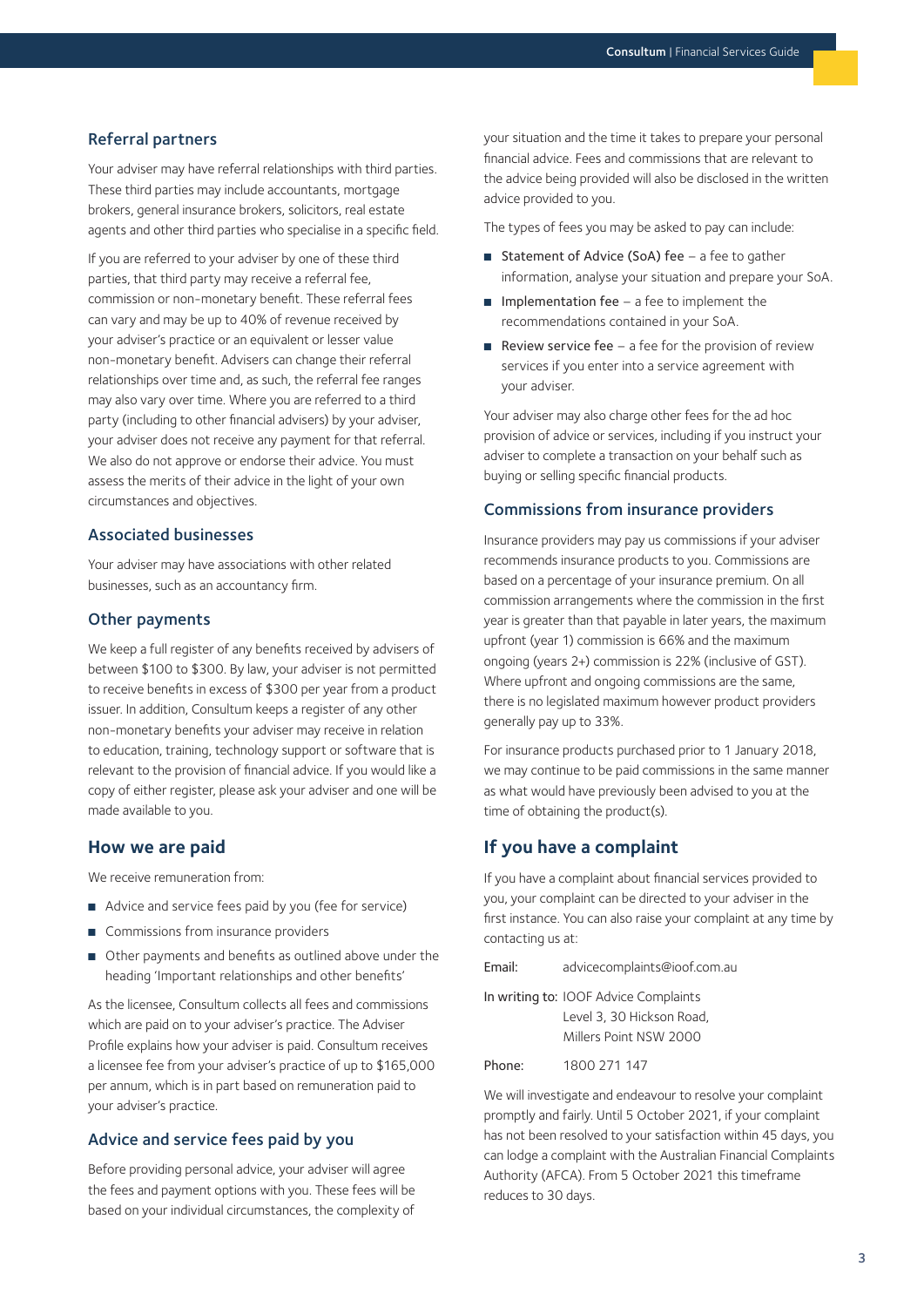AFCA is an external dispute resolution scheme which provides fair and independent financial services complaint resolution that is free to consumers. AFCA's contact details are:

| Email:   | info@afca.org.au                                                                          |
|----------|-------------------------------------------------------------------------------------------|
| Website: | www.afca.org.au                                                                           |
|          | In writing to: Australian Financial Complaints Authority<br>GPO Box 3, Melbourne VIC 3001 |

Phone: 1800 931 678

The Australian Securities and Investment Commission (ASIC) has an information line 1300 300 630 which you may use to obtain information about your rights, and to make a complaint. For more information, please visit their website www.asic.gov.au

#### Professional indemnity insurance

Consultum is covered by professional indemnity insurance satisfying the requirements under the Corporations Act for compensation arrangements. Our insurance arrangements cover claims made against us as the licensee and both our current and former authorised representatives.

# **Our privacy policy**

We are committed to maintaining the privacy and security of your personal information.

Your personal information will be collected for the primary purpose of providing you with the services described in this FSG. If you do not provide the personal information requested, we may be unable to provide you with the financial services you have requested.

As a financial service provider, we have an obligation under the Anti-Money Laundering and Counter-Terrorism Finance Act 2006 (Cth) to verify your identity and the source of any funds. This means that we will ask you to present identification documents such as your passport or driver's licence. We will also retain copies of this information.

In connection with providing our services to you, we may disclose information about you to our Authorised Representatives and to other professionals, insurance providers, superannuation trustees, product issuers, auditors and our service providers. It is generally unlikely that we will disclose your personal information to overseas recipients.

However, any overseas disclosure does not affect our commitment to safeguarding your personal information and we will take reasonable steps to ensure any overseas recipient of your personal information complies with Australian privacy law. Should your adviser utilise an overseas service provider, these arrangements will be detailed in their Adviser Profile.

Your personal information will be handled in accordance with our Privacy Policy which outlines how we collect, use, store and disclose your personal information. For more information, including how to access or correct your personal information, or how to complain about a breach of the Australian Privacy Principles, please read our Privacy Policy which can be accessed on our website www.consultum.com.au/privacy or by contacting us on 1800 062 134 or by writing to:

#### Privacy Officer

Consultum Financial Advisers Pty Ltd GPO Box 264 Melbourne, VIC 3001

#### Information maintained in your file

Your adviser will retain the following personal information on your client file:

- 1 A record of what you tell your adviser about your objectives, financial situation and needs to enable your adviser to give you personal advice.
- 2 A copy of all personal advice provided to you. This includes the SoA or RoA provided to you when you initially received personal advice, as well as any subsequent advice, and
- 3 Other records relating to the provision of financial services and advice given to you.

Ask your adviser if you would like to examine your client file. You can request a copy of any advice document either by phone or in writing. Please allow seven working days to process your request.

If your adviser leaves our licence and starts providing financial services under another licensee, your information may be transferred to the new licensee. You will be advised of any such transfer prior to it taking place and will be given the opportunity to remain with one of our Consultum advisers if you prefer to do so.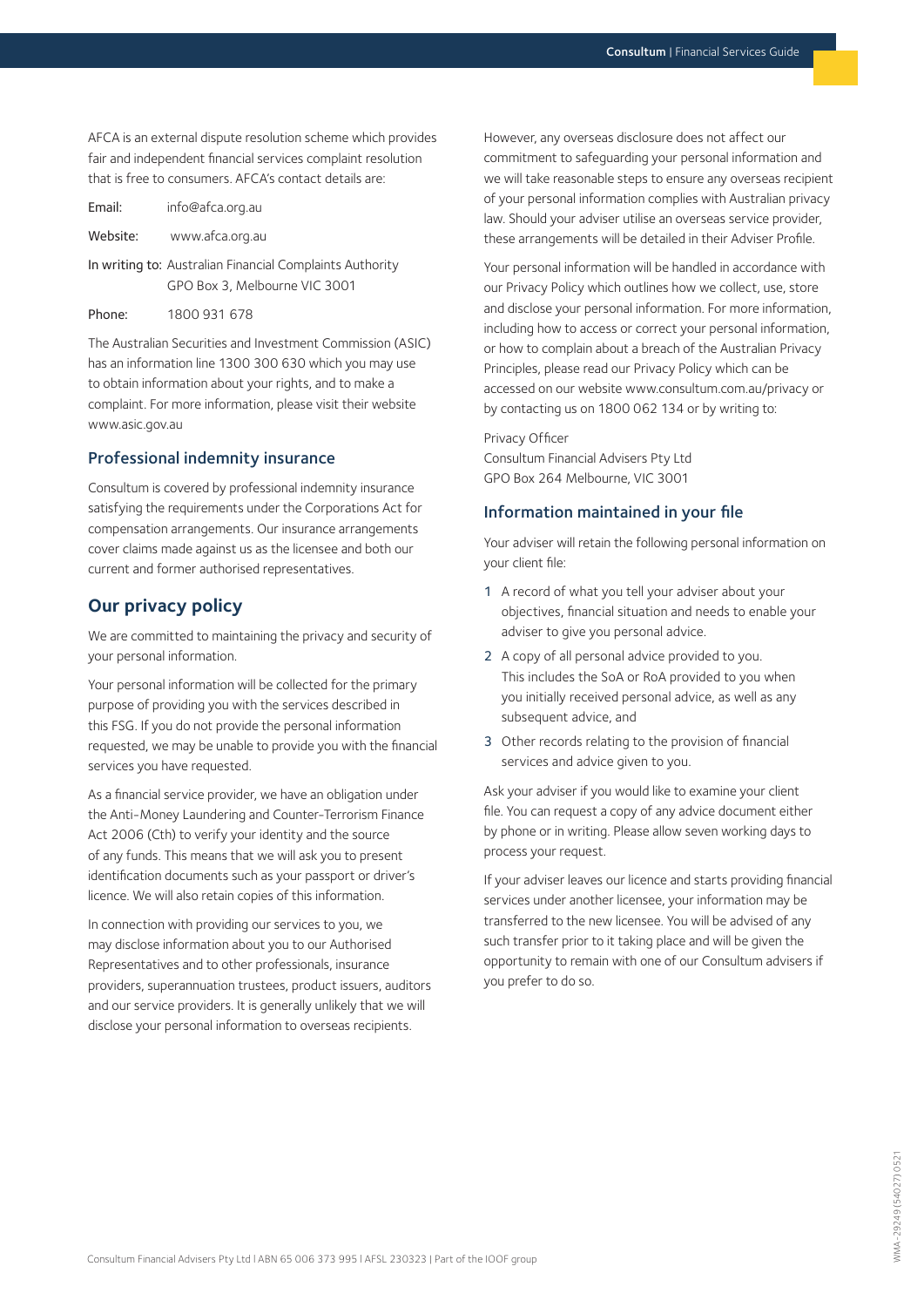# **Julianne Lockeridge**

There are two parts to the Financial Services Guide (FSG). This Adviser Profile forms Part two of your FSG and should be read in conjunction with Part one before making any decisions.



Julianne Lockeridge and Lockeridge Financial Advisory Pty Ltd atf Lockeridge Financial Advisory are Authorised Representatives of Consultum Financial Advisers Pty Ltd (Consultum), ABN 65 006 373 995, AFSL 230323

Suite 2B, Level 1, 14 Carrara Street, BENOWA QLD 4217

T: 07 5597 5550 l F: 07 5597 0047 E: julie@lfa.net.au

Julie Lockeridge is the Principal Financial Adviser at Lockeridge Financial Advisory. Julie has operated in the financial services industry for more than 20 years. She is a highly trained specialist in providing financial strategies, strategic solutions and aged care advice. She has built a quality team all dedicated to providing a friendly, professional, and personalised service to each and every client.



# **Authorisations**

- **Julianne Lockeridge ASIC Authorisation Number 424975.**
- Lockeridge Financial Advisory ASIC Authorisation Number 1263225

# **Qualifications and memberships**

- Diploma of Financial Planning
- **CERTIFIED FINANCIAL PLANNER®**
- Retirement Living + Aged Care Specialist®



# **Financial products and services**

Your adviser is authorised by Consultum to provide financial product advice to wholesale and retail clients on the following classes of products:

#### **Deposit products**

#### **Life products** including:

- investment life insurance products
- life risk insurance products

#### **Managed investment products,** including:

- master trusts, wrap facilities, property funds
- margin lending products
- tax-effective investments

#### **Government debentures, stocks and bonds**

#### **Superannuation products,** including**:**

- public offer superannuation funds
- account-based pensions and complying annuities
- corporate superannuation funds

#### **Retirement savings accounts**

#### **Securities**

Active direct shares and securities advice

Julianne Lockeridge is also a registered tax (financial) adviser and is authorised to provide a tax (financial) service, where the advice is:

- provided in the context of the personal advice authorised by Consultum, and
- part of the financial advice which interprets and applies the tax laws (including tax, superannuation and SMSF laws) to your personal circumstances.

Any tax agent services that are provided (including the preparation and filing of tax returns and liaison with the ATO, etc), are not provided under Consultum's AFSL and are not covered by this FSG. They should be treated as a separate business activity.



**Consultum Financial Advisers Pty Ltd I ABN** 65 006 373 995 I **AFSL** 230323 I Part of the IOOF group Level 6, 161 Collins Street, Melbourne VIC 3000 I **T** 1800 062 134 **E** info@consultum.com.au I **W** consultum.com.au